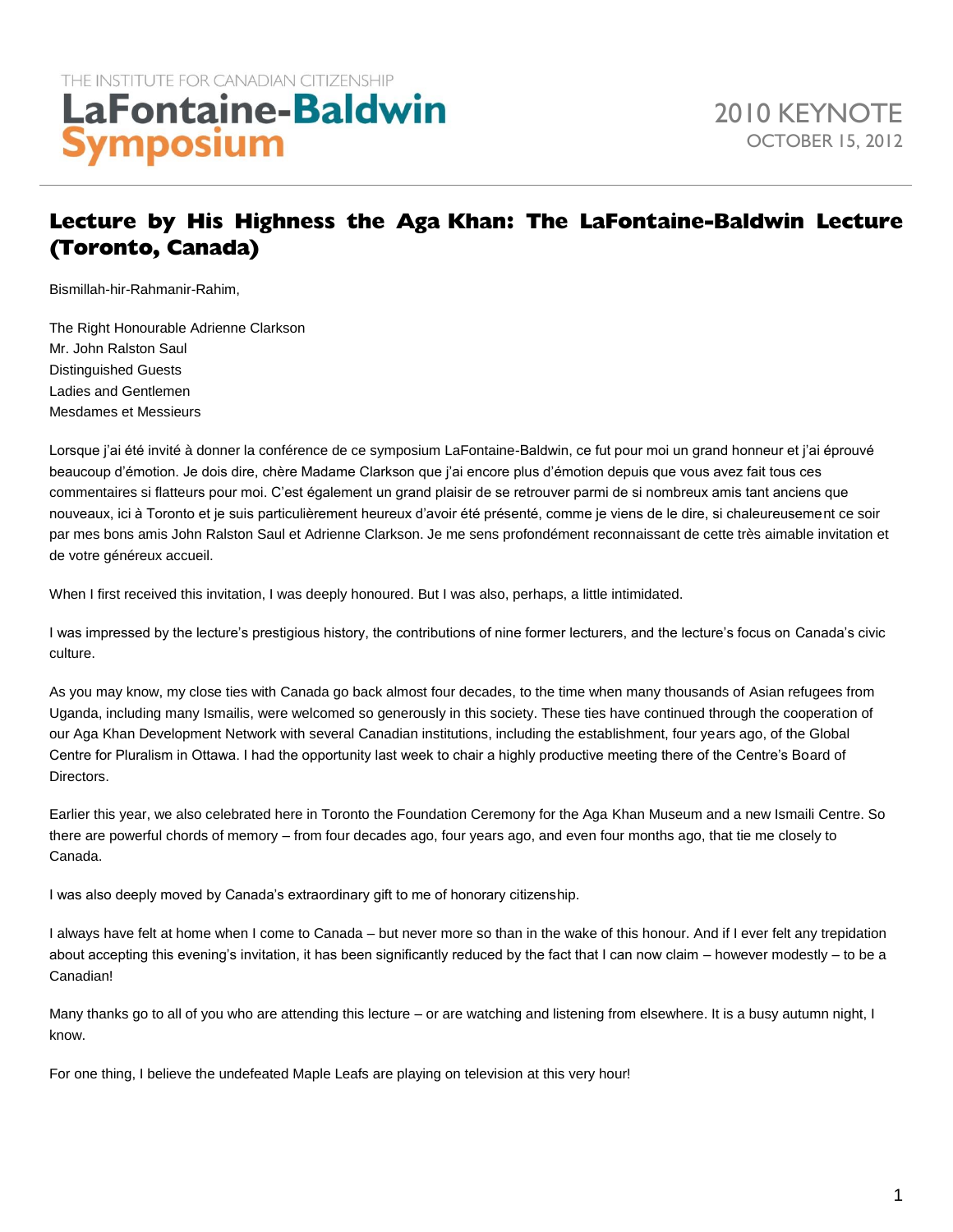My Canadian friends like to tell me about a time when the Stanley Cup playoffs were in full swing, and a gentleman took his seat in the front row of the stadium – leaving a seat open next to him. His neighbour asked why such an excellent seat for such an important event was unclaimed, and the man explained that his wife normally sat there but that she had passed away. The neighbour expressed his sympathies, but asked whether a member of the family, or another relative or friend might have been able to use the ticket. "No", the man replied, "they're all at the funeral."

The subject of tonight's Lecture, Pluralism, may not have quite the emotional hold of the Stanley Cup, but, for me, it has been a matter of immense importance.

One reason, no doubt, is that the Ismaili people have long shared in the experience of smaller groups everywhere – living in larger societies. In addition, my lifelong interest in development has focused my attention on the challenge of social diversity. My interest in launching the Global Centre for Pluralism reflected my sense that there was yet no institution dedicated to the question of diversity in our world, and that Canada's national experience made it a natural home for this venture.

The Centre plans, of course, to engage expert researchers to help in its work. Those plans remind me of a "think-tank" executive who found himself floating aimlessly across the sky one day in a hot air balloon. (I suspect he was the chairman!). As he hovered above he called down to a man below, "Can you tell me where I am?" The man shouted back, giving him his longitude, latitude and altitude. "Thanks," said the chairman, "that's interesting, but you must be a professor!"

"Why do you say that?" asked the man below.

"Well," the chairman responded, "you have given me a lot of precise information, which I'm sure is technically correct, but which is not of the faintest use to me."

The man below replied, "And you must be an executive."

"How did you know?" asked the balloonist.

"Well," said the man, "you don't know where you are – or where you're going. You have risen to where you are on a lot of hot air. And you expect people beneath you to solve your problems!"

I trust that this story will not characterize the work of the Centre.

I would like to talk with you this evening about three things – first, the long history of pluralism in our world, secondly, the acute intensification of that challenge in our time, and third, the path ahead, how we can best respond to that challenge.

# **I. THE PAST: PLURALISM IN HISTORY**

## **A. Early History**

Let us look for a moment at pluralism in history. I would like to begin by observing that the challenge of pluralism is as old as human civilization. History is filled with instructive models of success and failure in coping with human diversity.

In looking at this history, I am going to do an unexpected thing for a graduate of Harvard University – and that is to quote from a professor at that "other" New England school, a place called Yale.

You may remember how President Kennedy, when he received an honorary degree from Yale, observed that he now had the best of both worlds – a Yale degree – and a Harvard education!

Perhaps I am trying to reap something of the same advantage tonight – mentioning my Harvard education, but quoting a Yale Professor. Amy Chua, of the Yale Law School, recently published a persuasive warning about the decline and fall of history's dominant empires. Their downward spiral, she says, stemmed from their embrace of intolerant and exclusionist attitudes.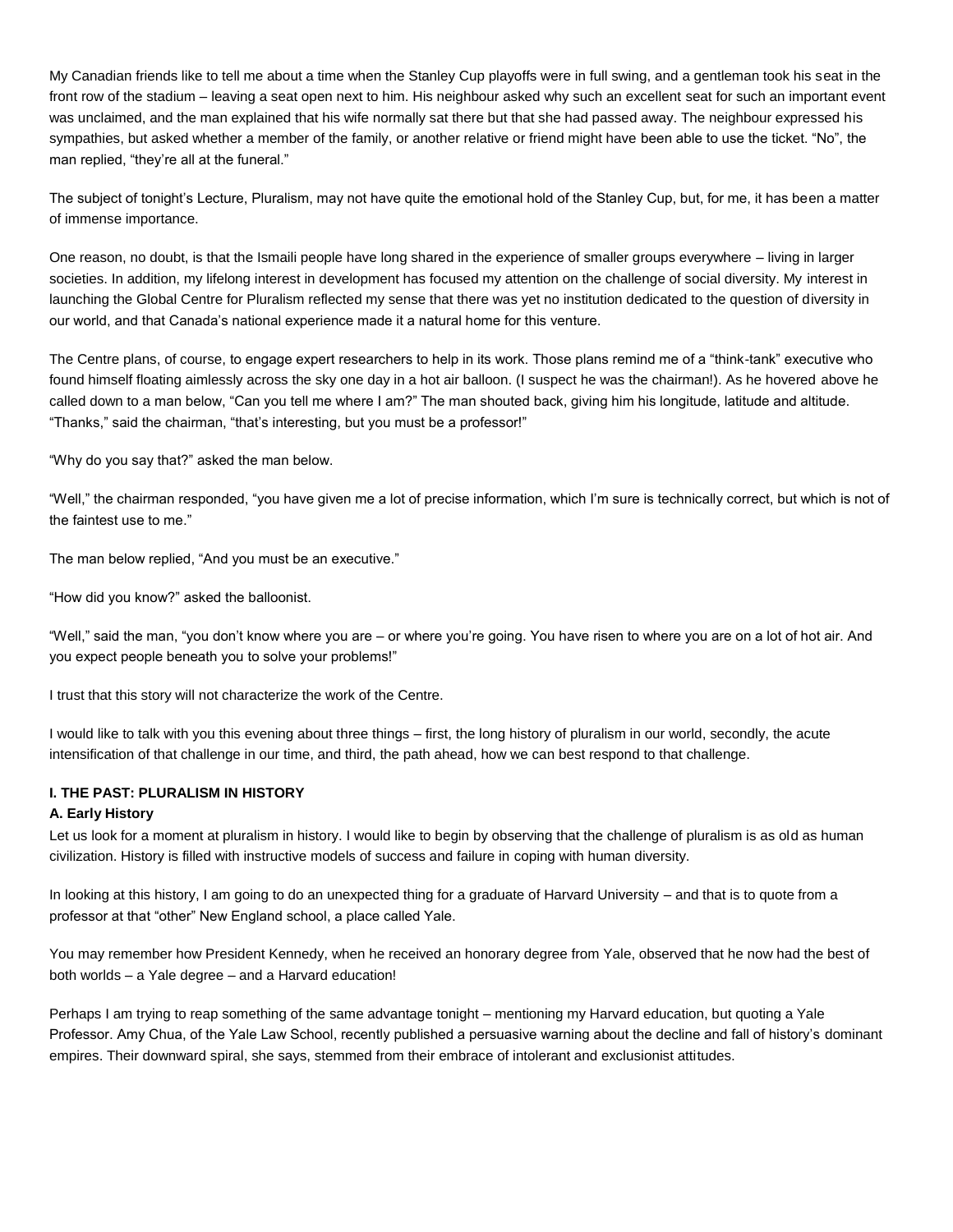The earlier success of these so-called "hyper powers" reflected their pragmatic, inclusive policies, drawing on the talents of a wide array of peoples. She cites seven examples – from ancient Persia to the modern United States, from ancient Rome and the Tang Empire in China, to the Spanish, Dutch and British Empires. In each case, pluralism was a critical variable.

You may know how, in ancient times, the common view was that nature had separated humankind into distinctive peoples. Aristotle was among the first to reject such arbitrary distinctions, and to conceptualize the human race as a single whole. It is interesting to note that his young pupil, on whom he impressed this notion, turned out to be Alexander the Great – whose international empire was animated by this new intellectual outlook. And, similarly, the Roman Empire thrived initially by extending the concept of Roman citizenship to distant, highly disparate peoples.

But even as Europe fragmented after the fall of Rome, another success story emerged in Egypt. I have a special interest in this story; it concerns my ancestors, the Fatimid Caliphs, who founded the city of Cairo 1000 years ago. They were themselves Shia in an overwhelmingly dominant Sunni culture, and for nearly two centuries they led a strong pluralistic society, welcoming a variety of Islamic interpretations as well as people of Christian, Jewish and other backgrounds.

Similarly, on the Iberian Peninsula between the 8th and 16th centuries, Muslim, Christian and Jewish cultures interacted creatively in what was known as al-Andalus. Remarkably, it lasted for most of seven centuries – a longer period than the time that has since passed.

The fading of al-Andalus came as a new spirit of nationalism rose in Europe – propelled by what scholars have called a sense of "imagined community." Where local and tribal loyalties once dominated, national identifications came to flourish.

As we know, these nationalist rivalries eventually exploded into world war. The post-war emergence of the European Union has been a response to that history, much as regional groupings from South East Asia, to Central Asia, from Latin America to Eastern Africa, have been testing the potential for pan-national cooperation.

## **B. Canada and Pluralism**

This brings me to the story of Canada – shaped so fundamentally by two European cultures. This dual inheritance was an apparent weakness at one point, but it was transformed into an enormous strength, thanks to leaders like LaFontaine and Baldwin, as well as those who shaped the Charter of Rights and Freedoms in 1982, and so many others who contributed to a long, incremental process.

That process has been extended over time to include a broader array of peoples, the First Peoples, and the Inuit, and a host of new immigrant groups. I am impressed by the fact that some 44 percent of Canadians today are of neither French nor British descent. I am told, in fact, that a typical Canadian citizenship ceremony might now include people from two dozen different countries.

To be sure, the vision I am describing is sometimes questioned and still incomplete, as I know Canadians insist on acknowledging. But it is nonetheless an asset of enormous global value.

## **C. The Developing World**

Let me turn to the less developed world, where the challenge of diversity is often the most difficult problem our Development Network faces.

This legacy was partly shaped by European influences. In the 19th century, for example, European economic competition was sometimes projected onto Middle Eastern divisions, including the Maronite alliance with France and the Druze alliance with Britain. Meanwhile, in Africa and elsewhere, Europe's colonial policies often worked to accentuate division – both through the use of divide-andrule-strategies, and through the imposition of arbitrary national boundaries, often ignoring tribal realities.

In my view, the West continues at times to mis-read such complexities – including the immense diversity within the Muslim world. Often, too, the West's development assistance programs assume that diversity is primarily an urban phenomenon discounting the vast size and complexity of rural areas. Yet, it is in the countryside that ethnic divides can be most conflictual – as Rwanda and Afghanistan have demonstrated – and where effective development could help pre-empt explosion.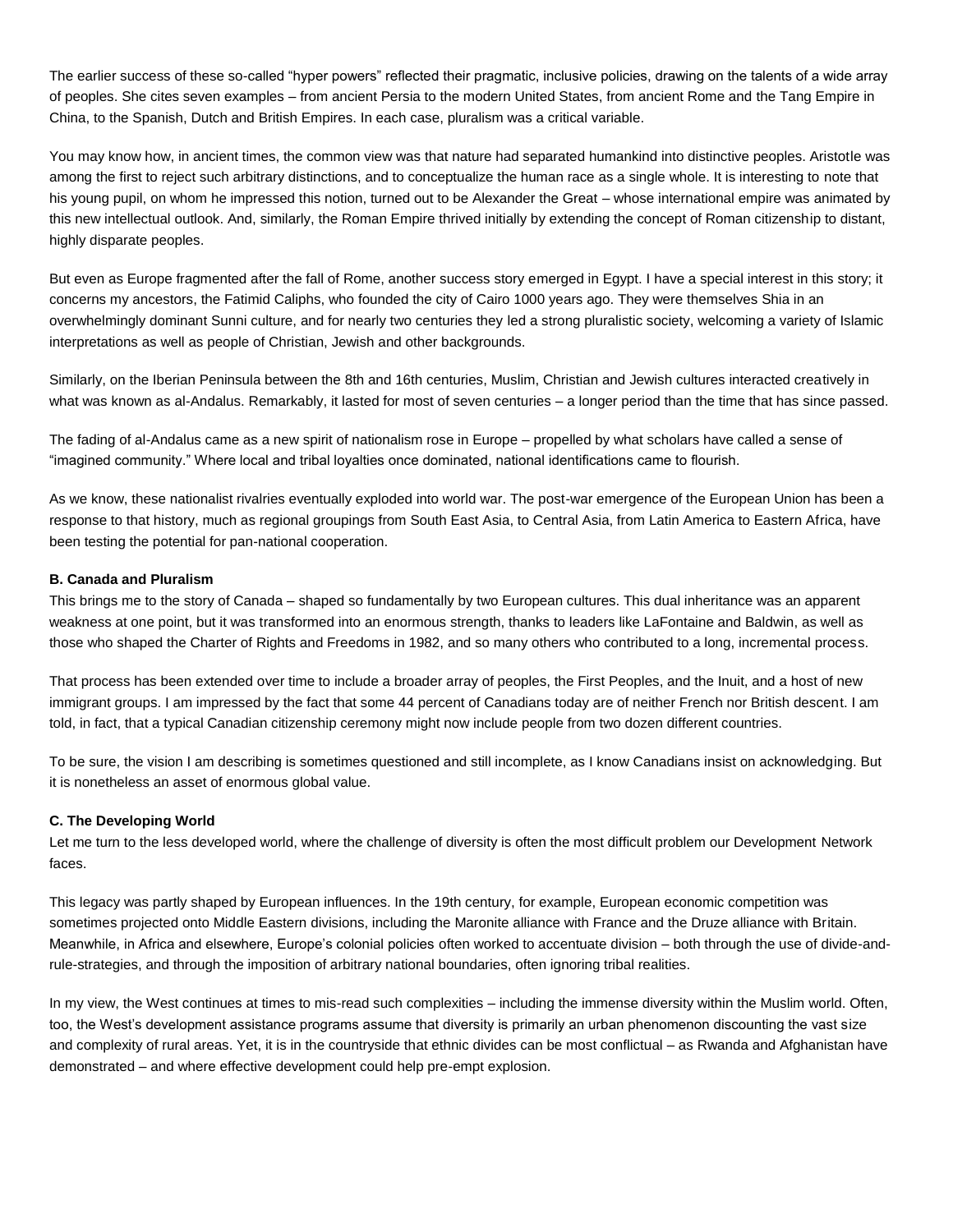I remember a visit I made almost half a century ago – in 1973 – to Mindanao, the one part of the Philippine Islands that was never ruled by Spain. It is home to a significant Islamic minority, and I was struck even then by how religious distinctions were mirrored in economic disparities.

Since that time, in predictable ways, economic injustice and cultural suspicion have fuelled one another in Mindanao. The quandary is how to break the cycle, although the Philippine government is now addressing the situation. But when history allows such situations to fester, they become increasingly difficult to cure.

The co-dependent nature of economic deprivation and ethnic diversity is evident throughout most of Asia and Africa. And most of these countries are ill-prepared for such challenges. The legitimacy of pluralist values, which is part of the social psyche in countries like Canada or Portugal, where so many Ismailis now live, is often absent in the developing world.

I think particularly, now, of Africa. The largest country there, Nigeria, comprises some 250 ethnic groups, often in conflict. In this case, vast oil reserves – once a reason for hope – have become a source of division. One wonders what might happen in other such places, for example in Afghanistan, if its immense subsoil wealth should become an economic driver.

The lesson: economic advantage can sometimes ease social tensions, but social and cultural cleavage can undermine economic promise.

## **D. Central Asia**

Let's for a moment, look at the situation in Central Asia. Our Network's activity there includes the University of Central Asia, founded ten years ago, with campuses now in Kazakhstan, Kyrgyzstan, and Tajikistan.

You will recall the outbreak of inter-ethnic violence in Kyrgyzstan last June – thousands died, hundreds of thousands were made homeless. And yet, this high mountain region had traditionally been a place of lively cultural interchange – going back to the time of the Silk Route, one of history's first global connecting links.

The violence that raged between the Kyrgyz and Uzbek communities had tangled roots. The Kyrgyz, traditionally nomads, were forced in the last century to settle on Soviet collective farms – joined by new Russian settlers. Tensions mounted, especially with the more settled Uzbeks, and a harsh economy compounded the distress.

Kyrgyzstan – along with Tajikistan – is one of the two poorest countries to emerge from the Soviet Union. But economics alone do not account for its tragedies. Observers had long noted the absence of cross-cultural contact in Kyrgyzstan, the weakness of institutional life – both at the government level and at the level of civil society – and a failing educational system.

Another element in the equation was international indifference – indeed, almost total international ignorance about Central Asia.

The result was a society ready to explode at the touch of a tiny spark. How that spark was first struck has been much debated. But the fundamental questions concern the perilous preconditions for violence, and whether they might better have been identified – and addressed.

Meanwhile, a spirit of hope persists, even in this troubled setting. Shortly after the violence, a public referendum approved constitutional reforms which could open a new era of progress.

#### **E. Other Developing World Examples**

Let us look for a moment at other developing world examples. The referendum in Kyrgyzstan this summer was followed one month later by a similar referendum in Kenya. I spent a part of my childhood in Kenya and our Network is very active there. So we watched with great sadness as Kenya descended into tribal warfare following the disputed election of 2007. In Kenya's case, the institutions of civil society took a lead role in addressing the crisis. One result was the public endorsement this past August of a new constitution – by a two to one ratio. Like the reforms in Kyrgyzstan, it includes a dramatic dispersion of national and presidential power.

We are reminded in such moments that hope can sometimes grow out of desolation. I think of other places in Africa, like Mozambique, which also found a path to greater stability after a long period of warfare.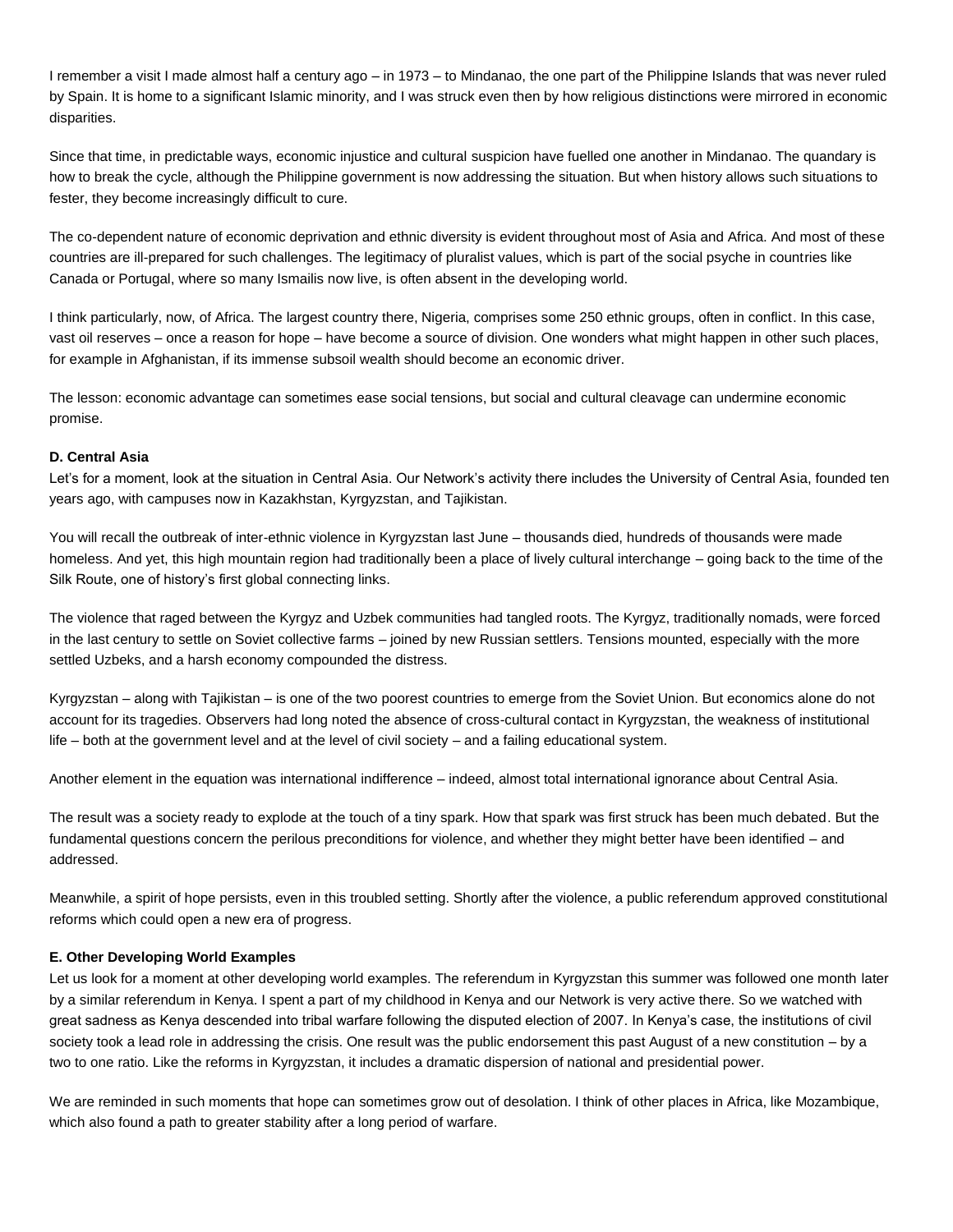I think, too, of Indonesia, which emerged from its colonial experience as a radically fragmented state – both ethnically and geographically. Its response included a nationally oriented educational system – teaching a shared national language. But we must be careful in drawing conclusions. Other attempts to foster a single language as a unifying resource – Urdu, for example, or Swahili, or Bangla, have sometimes worked to separate peoples from the main currents of global progress.

The question of language is very sensitive, as Canadians well know. And one of the central truths about pluralism is that what works in one setting may work differently in others.

Afghanistan is another case in point. In contrast with places where inflexible nationalism can be a problem, Afghanistan suffers from the opposite condition – an inability to imagine, let alone create, a broad sense of nationhood.

One of the prime lessons of history, ancient and recent, is that one size does not fit all.

# **II. THE PRESENT: INTENSIFICATION AND URGENCY**

Let's for the moment look at the present situation. Let me move to a second major topic, which is the present intensification of the pluralism challenge – and the sense of urgency that comes with it.

Clearly, the challenges posed by diversity are mounting. New technologies mean that people mix and mingle more than ever before. Massive human migrations are part of the story – two-thirds of recent population growth in the 30 largest OECD countries has resulted from highly diverse migrations. Meanwhile, communications technology means that even those who live on the other side of the world are as near to us as those who live on the other side of the street.

The variety of the world is not only more available, it is nearly inescapable. Human difference is more proximate – and more intense. What was once beyond our view is now at our side – and, indeed, to use the popular expression, it is "in our face."

Almost everything now seems to "flow" globally – people and images, money and credit, goods and services, microbes and viruses, pollution and armaments, crime and terror. But let us remember, too, that constructive impulses can also flow more readily, as they do when international organizations join hands across dividing lines.

The challenge of diversity is now a global challenge – and how we address it will have global consequences.

Economic stress and new environmental fragilities have further intensified the difficulties, and so has the fading of the bi-polar political order. It was once said that the end of the Cold War meant "the end of history." In fact, just the reverse was true. History resumed in earnest in the 1990's – as old tribal passions resurfaced.

Meanwhile, the way we communicate with one another has been revolutionized. But more communication has not meant more cooperation. More information has also meant more mis-information – more superficial snapshots, more shards of stray information taken out of context. And it has also meant more willful dis-information – not only differences of opinion, but distortions of fact. A wideopen internet allows divisive information to travel as far and as fast as reliable information. There are virtually no barriers to entry – and anyone, responsible or irresponsible – can play the game.

New digital technologies mean more access, but they also mean less accountability.

The advent of the internet and the omnipresence of mobile telephony seem to promise so much! But so, once, did television and radio – and the telegraph before that – and, even earlier, the invention of the printing press. Yet each of these breakthroughs, while connecting so many, was also used to widen cultural gulfs.

Technologies, after all, are merely instruments – they can be used for good or ill. How we use them will depend – in every age and in every culture – not on what sits on our desktops, but on what is in our heads – and in our hearts.

It has never been easy for people to live together. I am not one who believes in some natural, human disposition to welcome the stranger. Wiping away superficial misunderstandings will not by itself allow a spontaneous spirit of accommodation to blossom.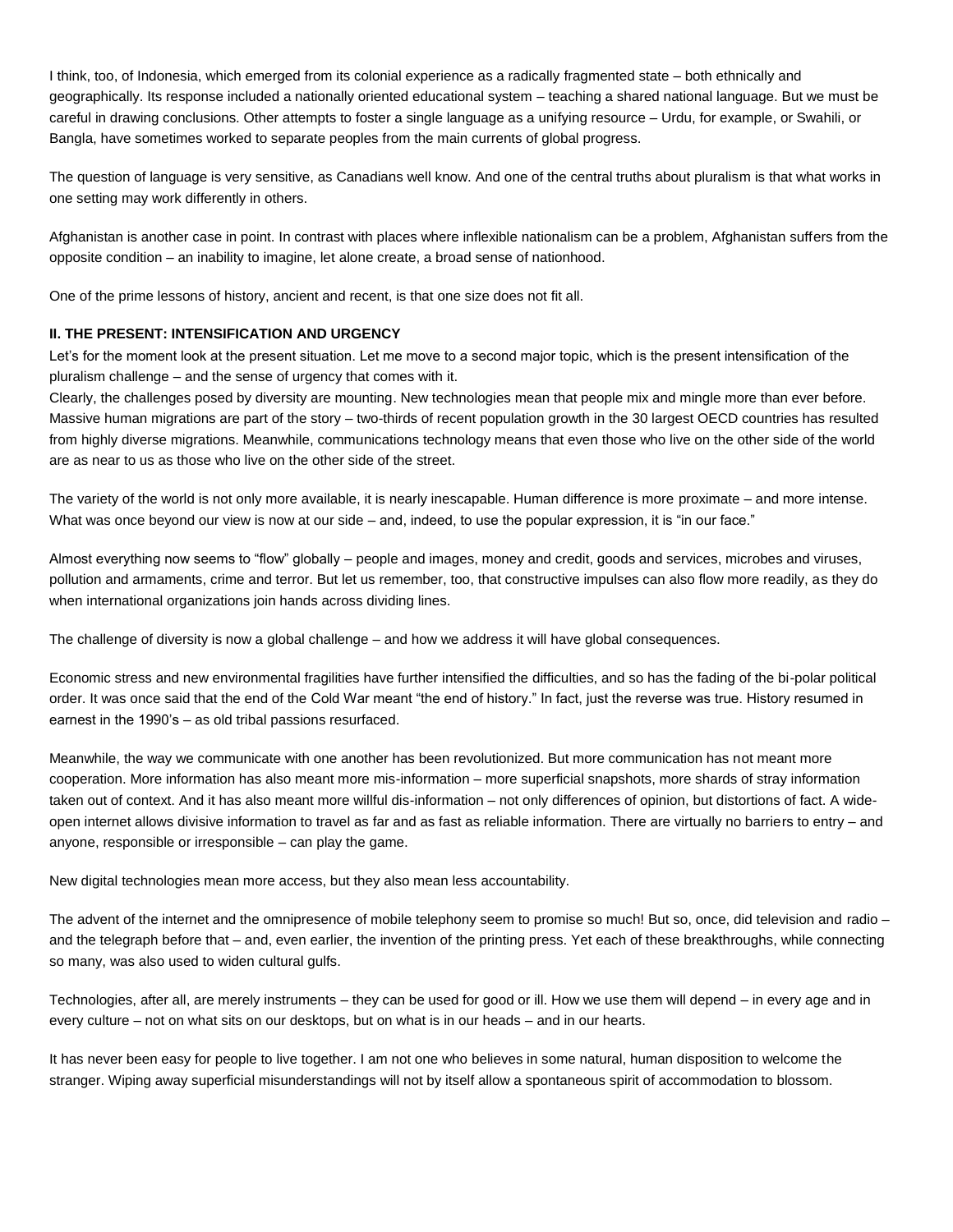As Adrienne Clarkson said at this lecture in 2007, we cannot count on the power of "love" to solve our problems – as important as that quality is. A part of our challenge, as she said, is learning to live and work with people we may not particularly like!

To do so will require concerted, deliberate efforts to build social institutions and cultural habits which take account of difference, which see diversity as an opportunity rather than a burden.

I have mentioned both social institutions and cultural habits – each dimension is critical. In a sense, one concerns the hardware and one concerns the software of the pluralism experience.

### **III. THE FUTURE; THE PATH AHEAD**

This brings me to my third and final topic this evening, the path ahead – how we might better predict and prevent breakdowns, and encourage progress.

## **A. Institutional Concerns**

On the institutional level, we can begin by looking at the structures of public governance.

Let me warn, first, against a naïve hope that simply advancing the concept of democracy will achieve our goals. Not so. The high count of failed democracies – including some 40 percent of the member states of the United Nations – should disabuse us of this notion.

Too often, democracy is understood to be only about elections – momentary majorities. But effective governance is much more than that. What happens before and after elections? How are choices framed and explained? How is decision-making shared so that leaders of different backgrounds can interactively govern, rather than small cliques who rule autocratically?

We must go beyond the simple word "democracy" if we are to build a framework for effective pluralism.

This will mean writing more effective constitutions – informed by more sophisticated understandings of comparative political systems. It will mean explaining those arrangements more adequately – and adjusting and amending them. It will mean separating and balancing powers, structuring multi-tiered – and often asymmetrical – systems of federalism, and defining rights and freedoms – as Canada has learned to do. I would also point here to the experience of the largest democracy, India, which defines specific constitutional rights for eight distinctive cultural groups, an approach which has been echoed in Malaysia. And we have seen how Kenya and Kyrgyzstan are moving now to decentralize power.

All of these institutional arrangements can help resolve political deadlock, build social coherence and avoid the dangers of "winner take all." They can provide multiple levers of social influence, allowing individuals of every background to feel that they have a stake in society – that they can influence the forces that shape their lives.

How we define citizenship is a central factor in this story – but one that is newly in dispute. Even the well-established concept that citizenship belongs to everyone who is born on national soil has been questioned recently in parts of Europe and the United States – as attitudes to immigration intensify.

Independent judicial and educational systems are also essential to effective pluralism, and so are non-governmental agents of influence – the institutions of civil society. As we have seen, Kenya presents a positive case study in this regard, while civil society in Kyrgyzstan was largely marginalized during its crisis.

Independent news media are another key element. This is why our Network has been involved for fifty years in the media of East Africa, and why the Aga Khan University is planning to create there a new Graduate School of Media and Communications.

The value of independent media was summarized recently by a veteran Ghanaian journalist, Kwame Karikari, who wrote of the media's "… remarkable contributions to peaceful and transparent elections in Benin, Cape Verde, Ghana, Mali, Namibia, South Africa and Zambia; to post-conflict conditions … in Liberia, Mozambique and Sierra Leone; and to sustaining constitutional rule … in Guinea, Kenya and Nigeria."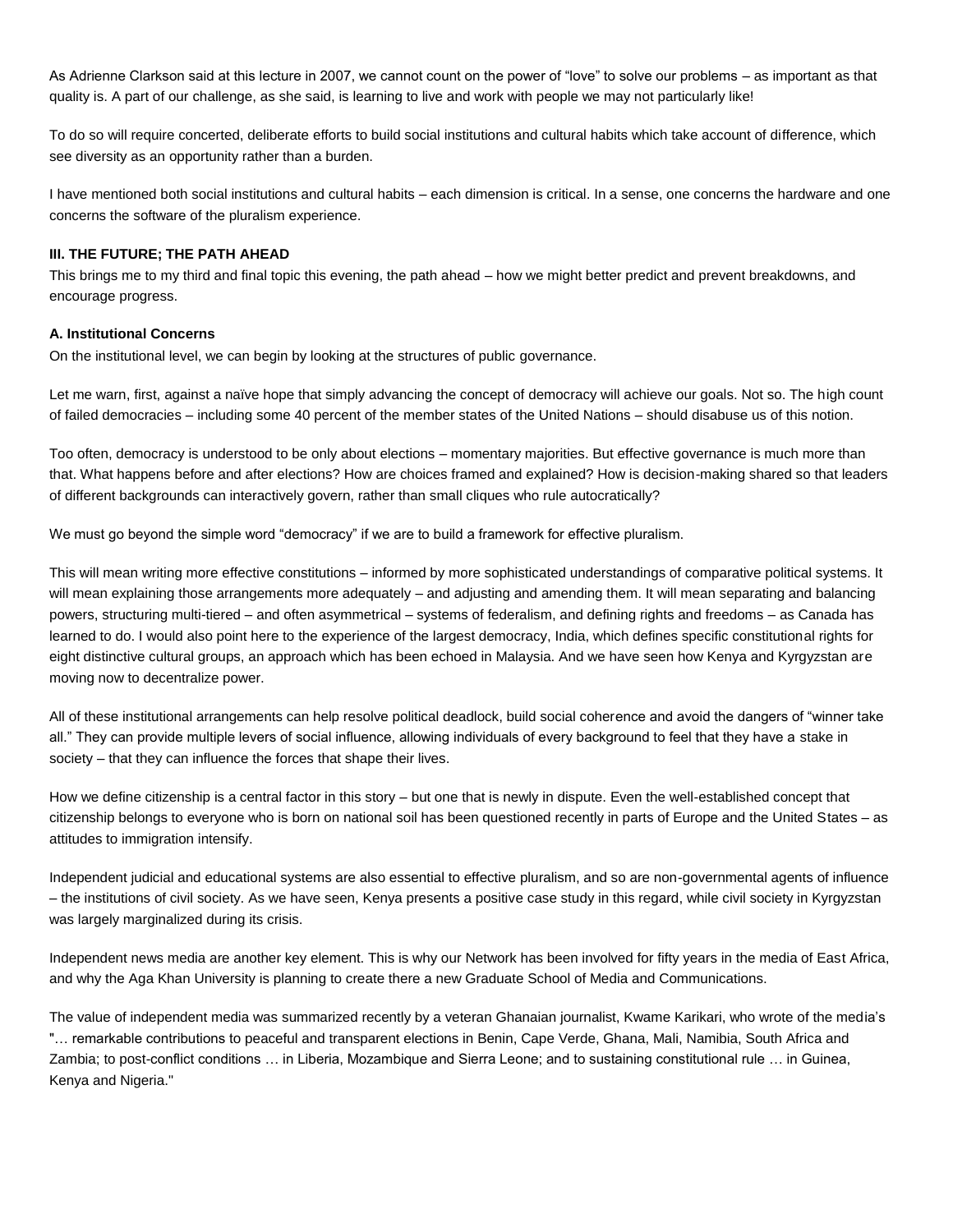Finally, let me emphasize that healthy institutions will tap the widest possible range of energies and insights. They will optimize each society's meritocratic potential, so that opportunity will reward competence, from whomever and wherever it may come independent of birth or wealth or theology or physical power.

## **B. THE PUBLIC MINDSET**

But institutional reforms will have lasting meaning only when there is a social mindset to sustain them.

There is a profound reciprocal relationship between institutional and cultural variables. How we think shapes our institutions. And then our institutions shape us.

How we see the past is an important part of this mindset.

A sense of historic identity can immensely enrich our lives. But we also know how myopic commitments to "identity" can turn poisonous when they are dominated by bad memories, steeped in grievance and resentment.

The marginalization of peoples can then become a malignant process, as people define themselves by what they are against. The question of "who am I?" is quickly transformed into "who is my enemy?"

Some would address this problem through a willful act of historical amnesia – but suppressing animosity can often produce future explosions.

In Kenya, national history is largely missing from the public schools. And, in the absence of shared history, divided communities feed on their own fragmented memories of inter-tribal wrongs.

On the other hand, the value of confronting memory lies in catharsis, an emotional healing process. As we know, the Truth and Reconciliation Process has helped South Africans address deep social divisions, as has Chile's Museum of Memory and Human Rights in Santiago.

As societies come to think in pluralistic ways, I believe they can learn another lesson from the Canadian experience, the importance of resisting both assimilation and homogenization – the subordination and dilution of minority cultures on the one hand, or an attempt to create some new, transcendent blend of identities, on the other.

What the Canadian experience suggests to me is that identity itself can be pluralistic. Honouring one's own identity need not mean rejecting others. One can embrace an ethnic or religious heritage, while also sharing a sense of national or regional pride. To cite a timely example, I believe one can live creatively and purposefully as both a devoted Muslim and a committed European.

To affirm a particular identity is a fundamental human right, what some have called "the right to be heard." But the right to be heard implies an obligation to listen – and, beyond that, a proactive obligation to observe and to learn.

Surely, one of the most important tests of moral leadership is whether our leaders are working to widen divisions – or to bridge them.

When we talk about diversity, we often use the metaphor of achieving social "harmony." But perhaps we might also employ an additional musical comparison – a fitting image as we meet tonight in this distinguished musical setting. We might talk not just about the ideal of "harmony" – the sounding of a single chord – but also about "counterpoint." In counterpoint, each voice follows a separate musical line, but always as part of a single work of art, with a sense both of independence and belonging.

Let me add one further thought. I believe that the challenge of pluralism is never completely met. Pluralism is a process and not a product. It is a mentality, a way of looking at a diverse and changing world. A pluralistic environment is a kaleidoscope that history shakes every day.

Responding to pluralism is an exercise in constant re-adaptation. Identities are not fixed in stone. What we imagine our communities to be must also evolve with the tides of history.